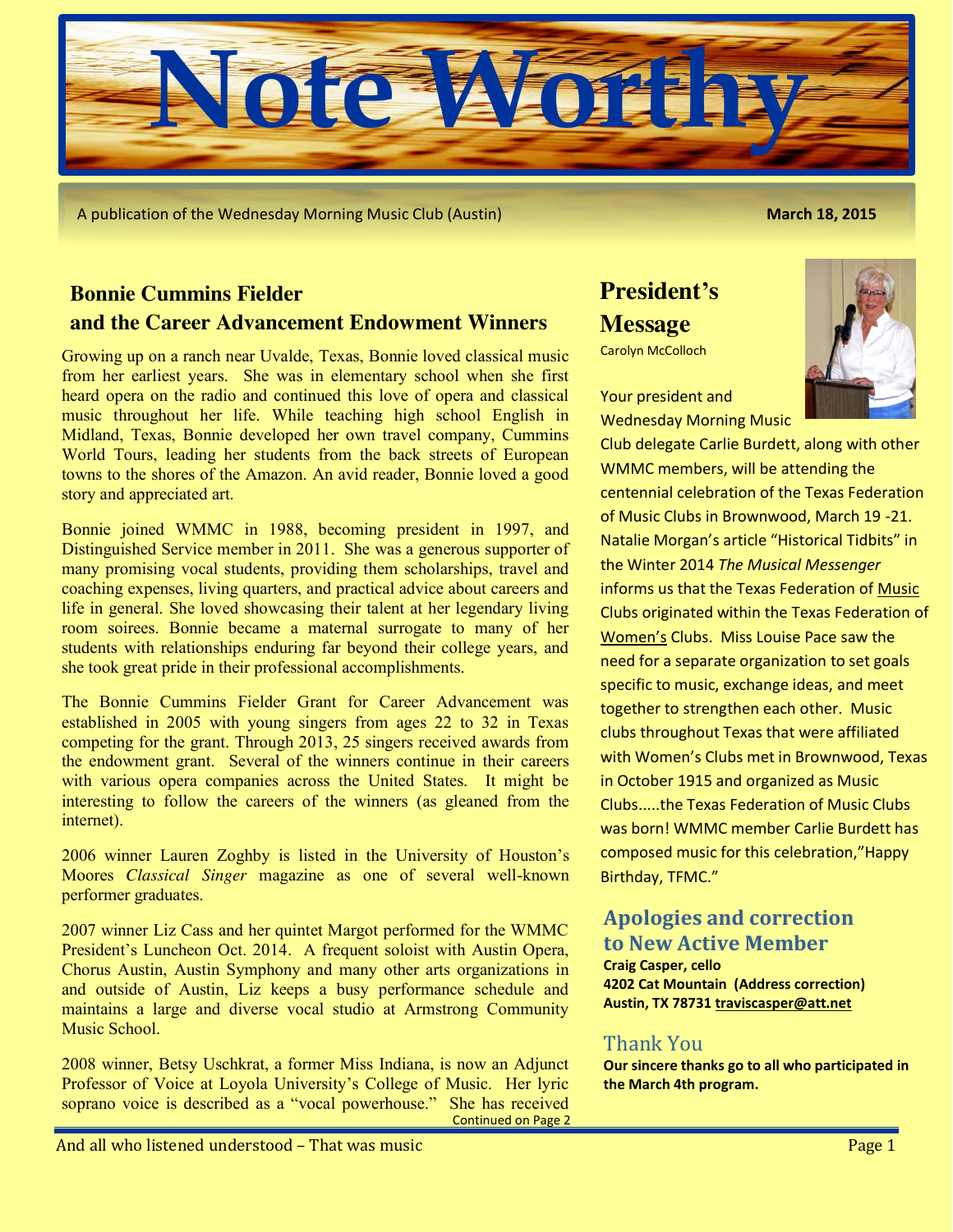#### continued from page 1

many honors; two YouTube videos demonstrate her talent.

2009 winner Michael Sumuel, an IMG opera management artist bass-baritone, is performing with many opera companies across the United States. His vocals are hailed as "smooth," and he has "luminous tone and theatrical presence." See his YouTube video "Some Enchanted Evening."

2010 winner tenor Casey Finnigan, son of former WMMC member Susan Finnigan, has garnered many awards. WMMC has been blessed to have Casey perform for us over the years as his voice developed. Casey won the Student/Collegiate Men's Voice in the Federation of Music Clubs National competition. He was also a winner on the national level at Opera in the Ozarks, where he attended 2 years. Casey has sung with the Kansas City Lyric Opera and the Florida Grand Opera in Miami. He will sing leading roles in May 2015 in the Naples and St. Petersburg Operas. He resides in Houston.

2011 winner, Katie Bolding, started as a blues singer, but was encouraged to try opera and her life as an opera singer began in earnest. She has sung many roles in operas around the country and now lives in Berlin, Germany.

All four 2012 singers shared the grant money. Lyric soprano Abigail Corbett is now in Maryland; Will Hearn received his Masters at Indiana University, lives in Houston and is auditioning nationally; Ashley Sigmon is teaching voice at Catawba Community College in Hickory, NC; and Christina J. Taylor is a light-lyric soprano residing in the Houston area. Her most recent role was Pamina in the second act of *Magic Flute* at the Yunan Opera Festival in China.

2013 Winner Rice University graduate bass-baritone Calvin Griffin is singing in Phoenix and Tucson this spring and will be with the Santa Fe Opera in summer 2015.

Many more were the recipients of Bonnie's generosity. She left us in December 2012, but her legacy lives on because of her love of music and people.



#### **"Arkansas Gives" Offers Texans a Chance to Support Opera in the Ozarks**

Thursday, April 2, will offer opera lovers a unique opportunity to support Opera in the Ozarks (OIO) at Inspiration Point Fine Arts Colony, our South Central Region summer music center. "Arkansas Gives" is a one-day effort to raise money for numerous worthy causes, including Opera in the Ozarks. You may log on to [www.ArkansasGives.org](http://www.arkansasgives.org/) between 8 am and 8 pm on Thursday, April 2 and pledge any amount you choose. Giving at least \$25 qualifies your donation to be doubled, and it also puts OIO in the running for additional bonus money being awarded. Depending on participation, this could result in a gold mine of funds for OIO. In November, the Texas Association of Museums participated in just such a project in north Texas. It raised over \$7,000. Donating was easy and safe. If this opportunity to support Opera in the Ozarks appeals to you, mark your calendar for April 2.

#### *Our Condolences*

Linnea Bergquist Smith, former District 6 President and WMMC member, passed away January 12, 2015 in Eugene, Oregon. A funeral has been set for 1:00 PM on March 28 at All Saints Episcopal Church.

Linnea Bergquist Smith was a long time beloved piano teacher in Austin with many students who went on to professional careers, Andrew Hallock being one. Linnea was a very warm person, concerned for those less fortunate. She worked with Meals on Wheels and enjoyed getting to know the people she delivered meals to as friends. She was active in the Episcopal Church and sang in the choir for many years. She had a son and a daughter, and she moved to Oregon in later life to be near her daughter.

She accompanied many chamber musicians and vocalists when they performed for the Wednesday Morning Music Club. She was humble in spirit but a first class musician who could be depended upon for a solid foundation in performance.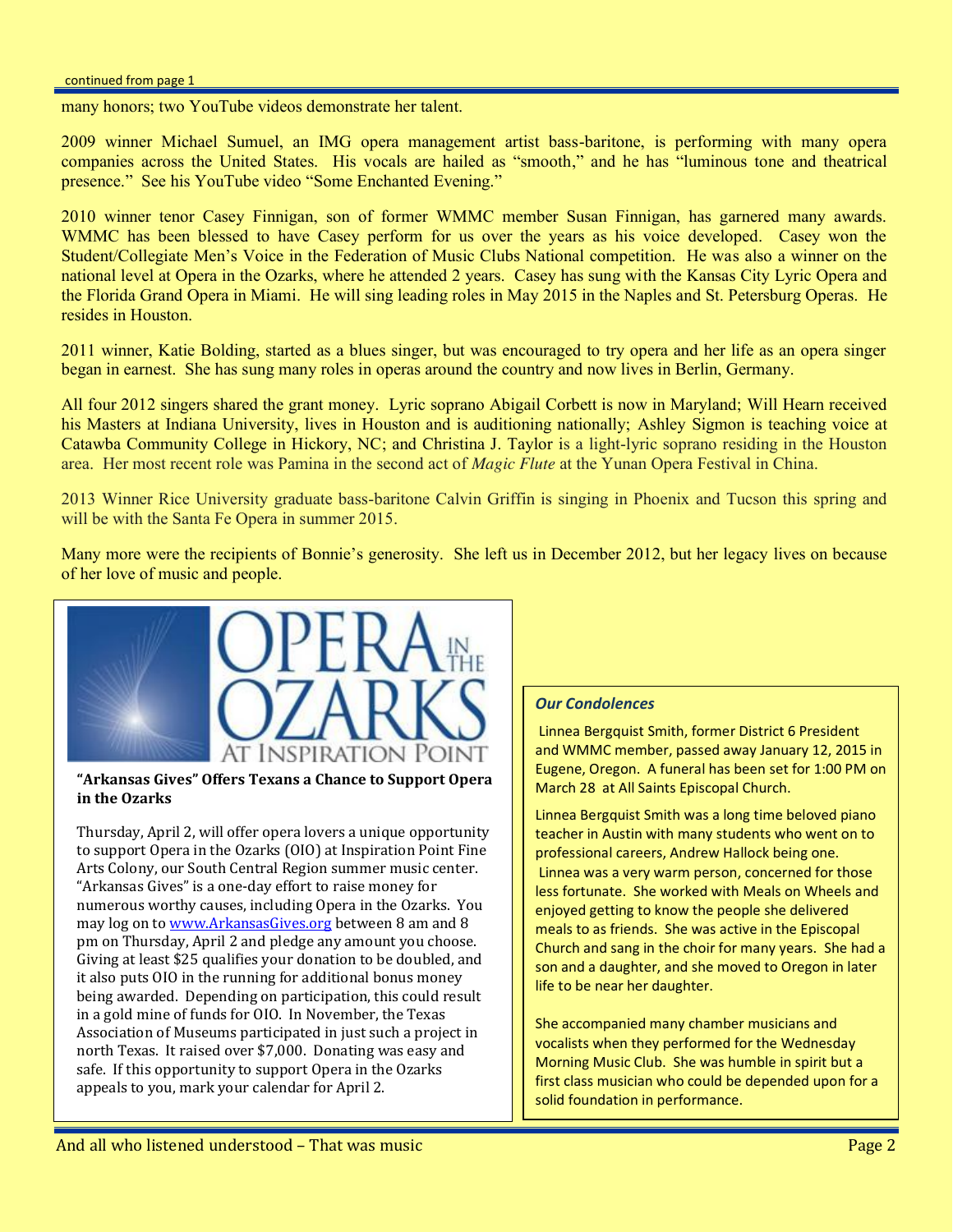

## **Phyllis Noonan, piano**

Phyllis received her bachelor's degree from the University of Texas. Phyllis has been performing here in Austin for almost 30 years. She has accompanied singers and instrumentalists in secular and religious programs and weddings for many years. Organ is the second instrument she has experience in, having played at 5 different churches over the years. She also taught private piano lessons for 30 years. Now Phyllis is performing with Craig Casper, cellist and Melissa Ruof, violin. She is enjoying this new experience and repertoire.

#### **Melissa Ruof, violin**

Melissa Ruof was born and raised in Austin, Minnesota where she learned to play the violin in its fine public school music program. She received her Bachelor of Music degree from the Oberlin Conservatory of Music and worked as a free-lance musician and violin/viola teacher in the Washington DC/Baltimore area until 2010 when she moved to Austin , Texas. She was drawn to Austin, Texas by her daughter and her two adorable granddaughters and the adventure of living in a new place. Before moving here she started a community art center, Jubilee Arts, in a poor Baltimore neighborhood, which continues to thrive. Here in Austin she plays in the Balcones Community Orchestra, is concertmaster of the Central Texas Medical Orchestra and plays in several chamber groups, including the Cat Mountain String Quartet with fellow WMMCers, Catherine Van Zanten, Judy Trejo and Craig Casper.

#### **Craig Casper, cello**

Craig Casper **s**tudied with Robert Sylvester while attending the University of Texas and the Philadelphia Music Academy. He continued studies with Lev Aronson in Dallas, TX. He has performed as a member of the Austin Symphony, Dallas Chamber Orchestra, Houston Grand Opera, and Texas Chamber Orchestra. He currently enjoys performing chamber music and solos. He also does a variety of free-lance playing in the Austin area.

#### **Grace Huang, piano**

I started learning piano when I was 7 years old. I grew up in Taiwan and moved to Texas for college. I have a degree in Molecular Biology from UT Austin and I work as clinical research assistant. Since 2011 I have participated in piano festivals, master classes and competitions for amateur pianists in Fort Worth, Hawaii, Houston, Colorado Springs and Washington DC. I am planning on going to a couple of piano festivals this year.

#### **Janie Keys, piano**

I have two degrees, both from the University of Texas: a BA in French and a MM in Piano Pedagogy (studying with Nancy Garrett.) Even though my degree in music was decades ago, I'm still studying the piano. My current teacher is Sheila Paige (see pianowellnessseminar.com.) I love all my Suzuki trained students, especially my two 4 year olds.

#### **Lisa Shirah-Hiers, piano**

Lisa Shirah-Hiers holds a Master's Degree in Music Composition from the University of Texas at Austin (1992) and a Bachelor's in Theory/Composition from Lawrence University, Appleton, WI (*summa cum laude* 1988). She teaches piano, theory and composition privately and publishes two blogs: *My Restless Muse*,

[\(http://myrestlessmuse.blogspot.com/\)](http://myrestlessmuse.blogspot.com/) with articles, interviews and essays about music, writing and the creative life, and *Worthy of Note, [\(http://shirahpianostudio.com/worthy-of-note.html\)](http://shirahpianostudio.com/worthy-of-note.html)* with pieces particular to teaching and learning music. Her students consistently receive high scores and prizes in piano, composition and theory on various exams and competitions through ADMTA, TMTA, MTNA, TFMC and the Austin Symphony Orchestra.

#### **Kathryn Govier, piano**

I started music lessons at age 4 and "cut my eye-teeth on Bach." I was lucky to have a piano teacher who stressed the classics. I earned a Bachelor of Music, piano major (1971), and I've used my skills as accompanist and collaborator, as well as soloist. I work with Charles Palmer through the Butler School of Music Outreach Program giving retirement home programs. My professional job was teacher of the handicapped. I spent 3 years in Marrakesh, Morocco, working with handicapped children as Peace Corps Volunteer (1987 – 1990). I love living in Austin with many wonderful cultural events to attend and participate in.